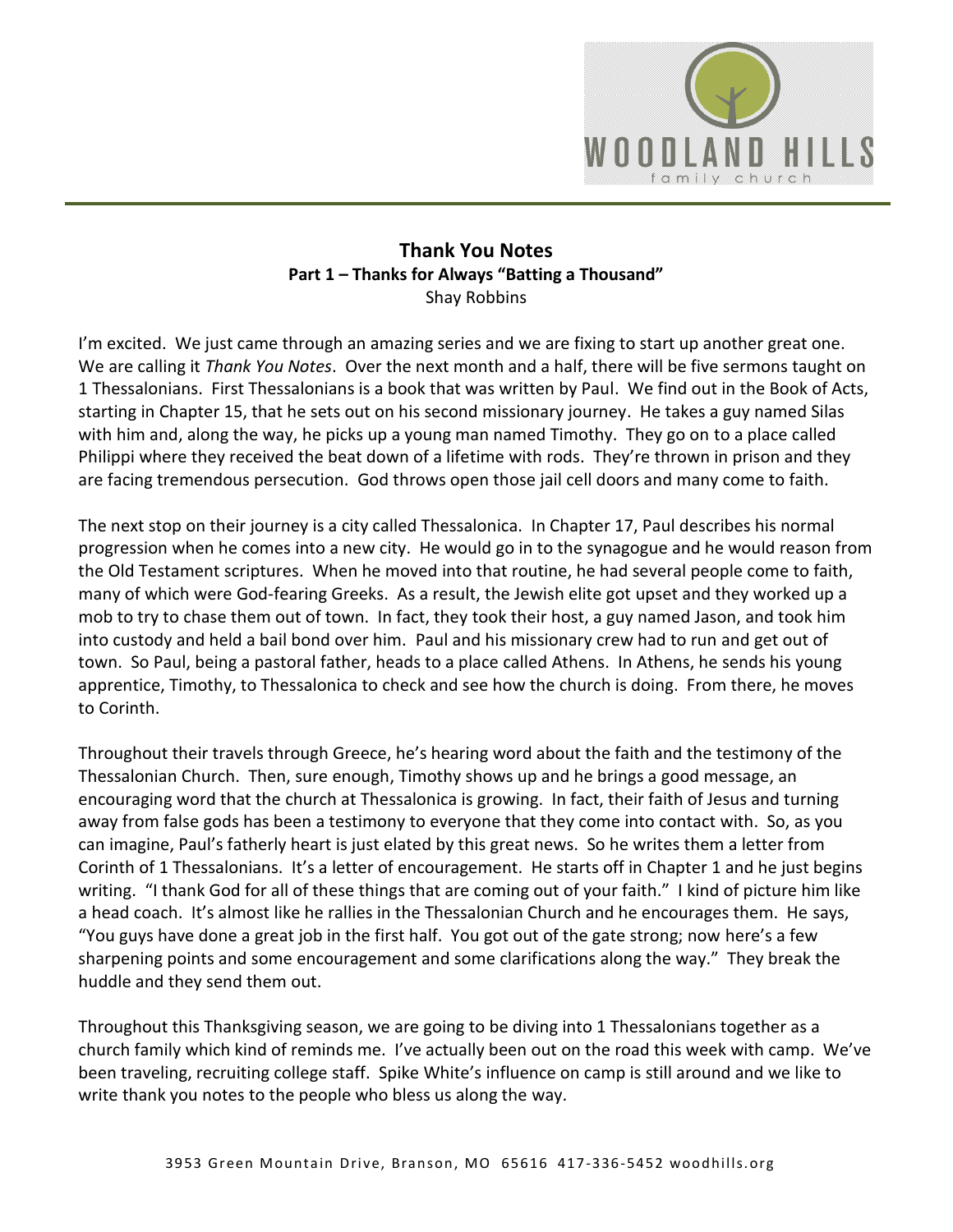As I mentioned, our series title is *Thank You Notes* and the title of the message today is *Thank You God for Always Batting a Thousand*. For those of you in the midst of the baseball playoffs, this probably resonates with you. For those that it kind of falls short on, let me explain. "Batting a thousand" is a baseball term. When a batter gets up and if he were to bat a thousand times, he would have a base hit a thousand times in a row. So essentially, he is batting 100%. In baseball, if a player bats 300… so if they hit three balls out of every ten and if they do that over the course of their career, they are considered a Hall of Famer. In the sport of baseball, frankly, there is a lot of letdown. In fact, there is probably more letdown than there is success. Even when we look at the two World Series teams, the Royals and the Mets. Over the course of their season, they've played about 160 games and each one of the teams has lost between 60 and 70 of those games.

The idea is that we get carried away worshiping and watching and treasuring different things throughout our life and they are always going to fail or fall short. When we exalt things that don't deserve to be exalted, they will inevitably let us down. But God, the God of the Bible, bats a thousand. He is perfect every time. Sometimes we have to wait on him, but he always comes through on his promises.

We are going to take a look at Chapter 1 of 1 Thessalonians. If you would, I want you to go ahead and open up your Bibles. We are going to read straight through the first chapter and then we'll dive in together.

*[1](http://www.studylight.org/desk/?q=1th%201:1&t1=en_niv&sr=1) Paul, Silas and Timothy, To the church of the Thessalonians in God the Father and the Lord Jesus Christ: Grace and peace to you.* 

*[2](http://www.studylight.org/desk/?q=1th%201:2&t1=en_niv&sr=1) We always thank God for all of you and continually mention you in our prayers. [3](http://www.studylight.org/desk/?q=1th%201:3&t1=en_niv&sr=1) We remember before our God and Father your work produced by faith, your labor prompted by love, and your endurance inspired by hope in our Lord Jesus Christ.* 

*[4](http://www.studylight.org/desk/?q=1th%201:4&t1=en_niv&sr=1) For we know, brothers and sisters loved by God, that he has chosen you, [5](http://www.studylight.org/desk/?q=1th%201:5&t1=en_niv&sr=1) because our gospel came to you not simply with words but also with power, with the Holy Spirit and deep conviction. You know how we lived among you for your sake. [6](http://www.studylight.org/desk/?q=1th%201:6&t1=en_niv&sr=1) You became imitators of us and of the Lord, for you welcomed the message in the midst of severe suffering with the joy given by the Holy Spirit. [7](http://www.studylight.org/desk/?q=1th%201:7&t1=en_niv&sr=1) And so you became a model to all the believers in Macedonia and Achaia. [8](http://www.studylight.org/desk/?q=1th%201:8&t1=en_niv&sr=1) The Lord's message rang out from you not only in Macedonia and Achaia—your faith in God has become known everywhere. Therefore we do not need to say anything about it, [9](http://www.studylight.org/desk/?q=1th%201:9&t1=en_niv&sr=1) for they themselves report what kind of reception you gave us. They tell how you turned to God from idols to serve the living and true God, [10](http://www.studylight.org/desk/?q=1th%201:10&t1=en_niv&sr=1) and to wait for his Son from heaven, whom he raised from the dead—Jesus, who rescues us from the coming wrath.*

As we read through that chapter, Paul opens up with a welcome and he starts off by thanking God. He is loving what is happening in the lives of the Thessalonian believers on behalf of what God is doing, this transformational work. He's cheering them on in this opening of the letter. As I counted out, there are about eight things that he's pumped about. As we walk through those eight points, I want you to watch the way that they are laid out.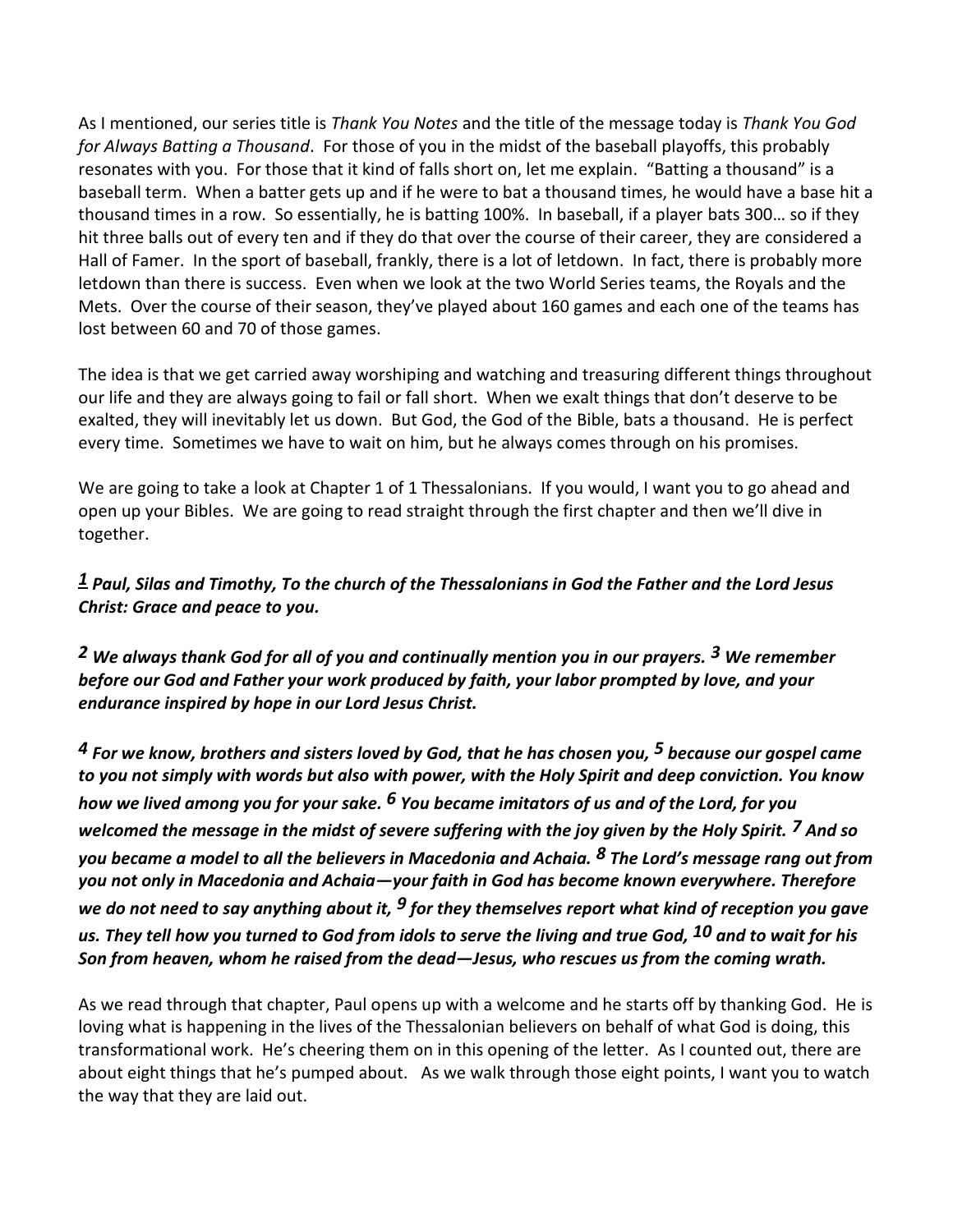## **Eight Points of Thanksgiving**

- 1. Your work of faith
- 2. Labor of love
- 3. Steadfastness of hope in Jesus
- 4. His choice of you
- 5. Gospel came in word and power of the Holy Spirit in full conviction
- 6. You became imitators of us and the Lord
- 7. You received the word in much tribulation with joy of the Holy Spirit so that you became an example to every place your faith toward God has gone forth
- 8. You turned to God from idols to serve a living and true God

Of those first seven points, there are two points, numbers 4 and 5, where Paul is thanking God for his choice of you. He's saying "God, thank you for choosing the Thessalonian Church and for coming with the Holy Spirit, brining power that was full of conviction.

For those of you who were with us in August, the last time I preached, I was sharing a testimony of something that happened at K-1. I want to recap it just because it's the perfect example of what Paul is talking about here.

We have five two-week terms in a summer. About halfway through the summer on day three... So it's kind of the very beginning of the term at 10:00 in the morning. It's the first time we rally all these little maniacs, 6 -11 year old boys, and we give them a little spiritual charge and then we send them out to fun and games.

That morning, we just kind of almost flippantly decided to share the gospel with them. It had no drama or there was no leading up to it; it was just simply that we decided to share the gospel. Something amazing happened that morning. God decided to choose. Thirty-three young men made a first time commitment to give their hearts to follow Jesus. That was extraordinary. It isn't extraordinary that kids come to faith at camp. In fact, by God's grace that's something that is normal. However, for them to come to faith at 10:00 am on day three is out of the ordinary.

So the following terms, we did the exact same thing. We were not going to mess this up if this was what God was going to do. We just replicated it. In those replications, we had like one or two or three kids each time accept Christ, which is nothing to scoff at; we are thrilled about that. But what it taught me was in that moment, God chose, at 10:00 am on a Monday morning, he said "I'm going to snatch up 33 hearts because it is my good will. I'm going to do it today and I'm going to scoop them up." What happened was when we shared the gospel, the Holy Spirit came with power and was full of conviction and those little hearts were stirred up to the point where they were ready to sacrifice their lives, to surrender their hearts and to follow Jesus for a lifetime. He chose them.

That's what happened when Paul and Timothy and Silas came and shared their faith with the Thessalonians. The Holy Spirit came with power, full of conviction, and their hearts were transformed.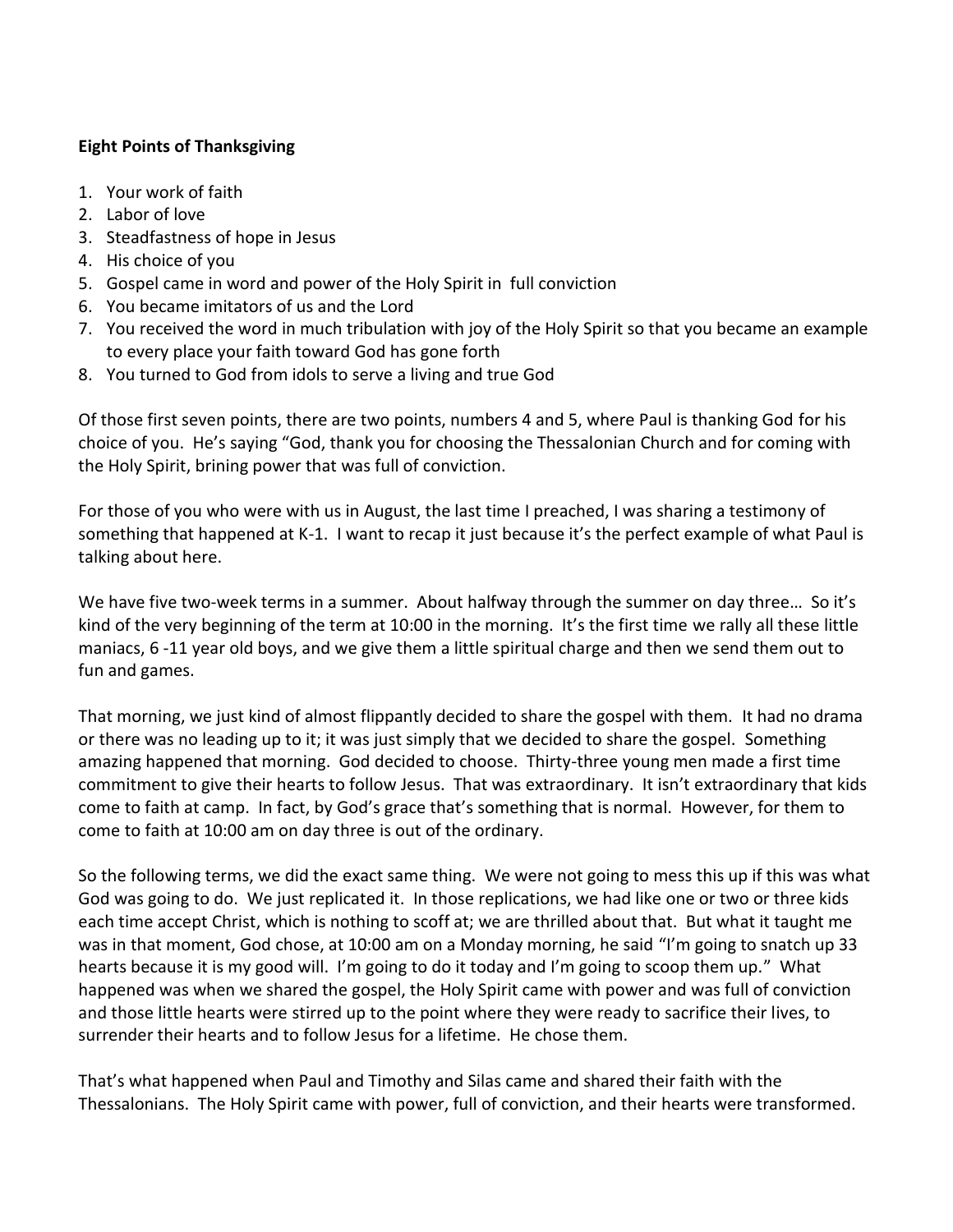The last point, number 8, as I've been studying through it, it's one that has really struck me profoundly. To me, it's kind of the hinge pin of Chapter 1. Again, it says *you turned to God from idols to serve the living and true God.* What happened was that God ordained… In his sovereignty, he said, "I'm going to bring these Thessalonians home." But their little shred of freewill, the part that was on them… The Thessalonians made a decision and they decided to turn away from the false idols that they had been pursuing and believing in and worshipping, and run towards the living and true God. All of those other points that Paul was thanking God for were a result, they were kind of the fruit of that turning to God. Paul is just saying, "Way to go! This is awesome news!"

In the Sermon on the Mount, in Matthew 5: 16, Jesus is comparing the believers to light. He says, "You are a city on the hill and you are light to all other people." When we turn to worship the one true God, the light of Jesus comes alive in us and it reflects off us as worshipers. God designed us to be worshipers. That's kind of the big idea this morning. We are created to be worshipers. So no matter what, there is nobody that is exempt; everybody is going to be worshiping something. The question is: "Are we worshipping a false god or are we worshiping the one true God?" We are all bound to worship. Paul was saying, "You guys are examples. Your faith, your testimony is causing other people to look at the God you serve." When we worship something, whether it's good or bad, people are going to look at the object of worship and decide whether it's worth worshiping for them.

When I was a little guy back in 1985 – 1986, when I was five years old... I was born and raised in Illinois and the Bears had their Super Bowl season. My parents bought Nick and I these Walter Peyton jerseys. It was head to toe. We had the plastic helmets and the whole uniform, with pads that were like Styrofoam cups to protect your thighs and your knees, and there were shoulder pads. We would go out in the yard and play one on one Walter Peyton verse Walter Peyton for hours on end. We absolutely loved it. To this day, I'm a Bears fan because of my daddy's love for the Bears. I saw the way that he cheered them on and how much he loved them and I got on that bandwagon.

To me, that's a healthy example of following somebody else who gets excited about something, but we also know that can be unhealthy. A lot of times, the greatest gifts that God gives us can be perverted when they are put upon a pedestal and they are exalted or they are made ultimate and put in the place of God.

In the spring of 2006, I went on a mission trip with the Kanakuk Institute and we went down to Trinidad. In Trinidad, we got an awesome opportunity to minster to a bunch of young kids. We went into a prison and down in the slums and it was just an awesome mission trip. As a part of that mission trip, our host took us to a Hindu temple. A good percentage of the Trinidad people were Hindu so we visited this temple. You could see it from miles away because there was a massive idol that stood 60 feet tall. It was this huge monkey.

As you're driving up to the temple, this monkey idol is just towering over you. We got the opportunity to walk up there and take a look at this idol. People were gathered around, worshiping, lighting incense, and leaving bananas for the monkey and little gifts, etc. We observed this and as we were driving away, I was thinking to myself how it was sad and pathetic and a little bit ridiculous. Why would you worship a 60 feet tall monkey who can't even clean up after itself or eat its own bananas?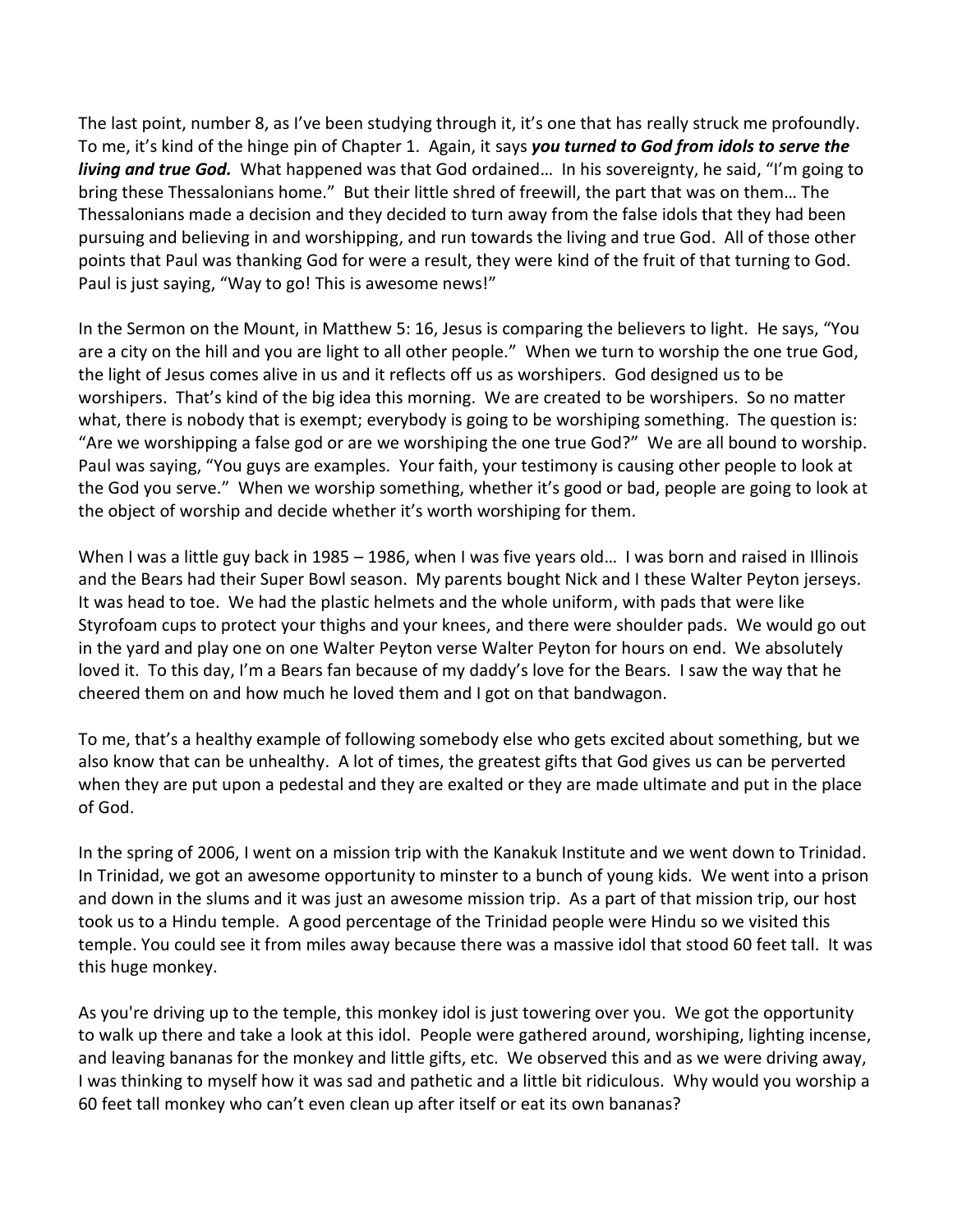As I've matured in my faith and particularly over the last month or so as I've been studying this, what I've realized is that I'm really just kind of an arrogant, foolish American. As I look at my life closely and I look at the idols that have been worshiped by me in my life, I realize they are far dumber than a 60 feet tall monkey. So for me, it's kind of been this humbling process to begin honestly looking at myself and what it is that I worship, what it is that I live for, what it is that drives me on a daily basis. To kind of open this up, I want to go to the Ten Commandments and read through them. This is found Exodus 20.

- 1. You shall have no other gods before me.
- 2. You shall not worship idols.
- 3. You shall not use the Lord's name in vain.
- 4. Remember the Sabbath and keep it holy.
- 5. Honor your father and mother.
- 6. You shall not murder.
- 7. You shall not commit adultery.
- 8. You shall not steal.
- 9. You shall not bear false witness against your neighbor.
- 10. You shall not covet.

These are the Ten Commandments. Martin Luther, a great historical theologian, said this: If you keep the first two commandments, if God is the one true God and he is the focus of your worship and you have no other idols before him, commandments 3 through 10 are naturally going to fall in line. You are going to keep those commandments if you keep commandments 1 and 2. Conversely, if you fail in commandments 3 through 10, it's likely that you are missing on commandments 1 and 2.

Let me give you an example. Adultery for example. Sex is something that's good. It was given as a gift for marriage. It's from God; it's his idea, his creation. He rejoices over it. But when we take God off the throne and sex becomes ultimate rather than God himself, we get it twisted. Our worship is taken away from God and we find ourselves failing morally in commandments 3 through 10.

Romans 1 helps explain it. It says that God will use the foolish things of this world to shame the wise. When we trade the truth of God for a lie, we begin to worship the creature rather than the creator. Do you see how that works? We are all susceptible to falling into these traps.

So today, we are going to kind of pick up a mirror and stare at ourselves a little bit. Frankly, it's going to be a little bit painful and nobody is exempt. We are all broken and we are all going to have to look in this mirror at ourselves and do a little business.

My daughters have long blonde hair. It's very thin right now and so when they get out of the tub, if they haven't used conditioner, it's a real struggle to brush though their hair. There are screams and tears and it is a brutal experience. And so it is with our sanctification often times. If we want to get the rat's nest out of our head, we've got to sit down and take that brush and pull it through to straighten out that hair until it's smooth and beautiful and as it should be. I think that's kind of the process that we are walking through this morning if you're willing to be honest with yourself and if you really have a desire to serve the one true God in your life.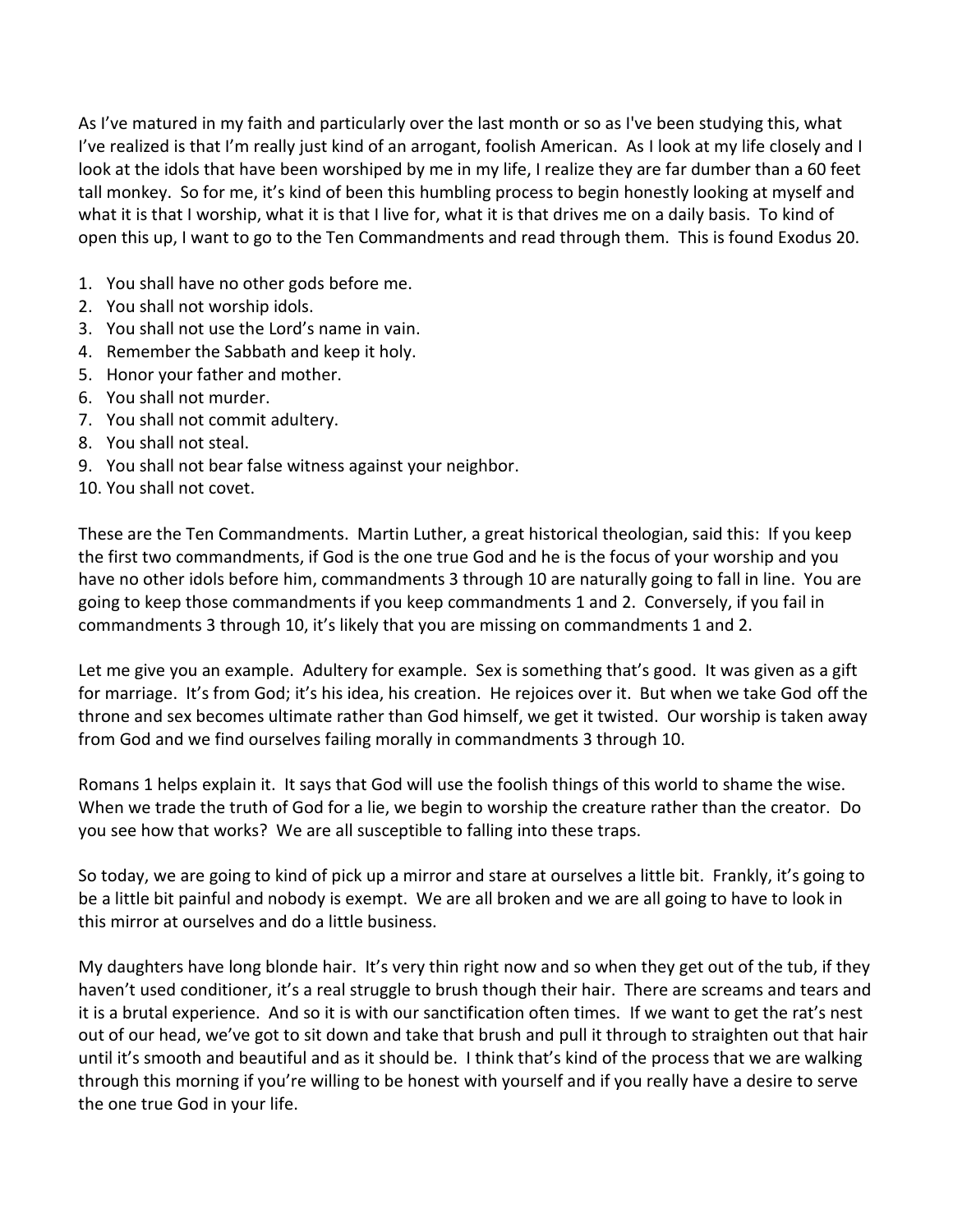I'm going to start off with what we call surface idols. Surface idols are kind of, like it says, at the surface. They pop up and we see them, but there is something greater going on, something even deeper beyond that. Surface idols are something that we need to be aware of.

For example, one surface idol might be **image**. Somebody who struggles with the surface idol of image would stand in front of the mirror on a daily basis and when they would look at themselves, what they saw and how they felt about themselves would determine their self-worth and how they would go about their day. In fact, if they look in the mirror and feel a little bit chubby, it might change everything about their day. Of if they felt as if they were not pretty or beautiful, it would cause them to be depressed or a cloud to hang over them. That would be an image idol.

The next one is **work**. Work is something all of us can get swept away with. We tie up our identity in how we perform at work and the kind of value we bring to the team, company, ministry, etc. When we make work an idol in our life, we begin to sacrifice relationships, family, marriage; we'll begin to cut corners and it can become ultimate for us.

The next one is **helping**. A lot of people feed a fix or an insecurity off of helping people. Their ability to help other people, in kind of a co-dependent relationship, will determine how good they feel about themselves.

Another one is **materialism**. If you are consumed with what you do and don't have and it drives your actions throughout the day, you might struggle with a materialism surface idol.

Finally, an **individual person** idol. This is a little bit different from a helping idol because there is a single person in your life and you're only doing as well as they are doing. A lot of times, parents can fall into this trap. If you have an older, wayward son or daughter who is going off the deep end, your entire countenance, the feeling you have about your day, your happiness, your sadness is all contingent on how they are doing. That's what we would call an individual person surface idol.

As I was thinking through a way to kind of break this down and to separate surface idols from what's really going on deeper, this goofy analogy popped in my head. It's probably because I've worked with teenagers for so many years. You know when teenage boys' first mustache starts to come in? It starts with a little peach fuzz and then the next thing you know, there are like five black hairs hanging over and tickling their lip. The girls are all grossed out by it. So you shave that bad boy off and in two weeks, they are back. The reality is that while those hairs are heinous and they are an atrocity and they are unattractive, there is something more sinister, something deeper going on called pubescence.

That's kind of how surface idols are. They are not attractive, they don't look good, the people outside of you don't like them, but the reality is there is something deeper that has to be dealt with before you are rid of surface idols in your life.

We are going to look at four source idols. I learned this from a guy named Matt Chandler. Matt Chandler gives credit to Dick Kauffman. There have been a couple of books written about it: *Counterfeit Gods* by Tim Keller and I think Daren Patrick has written on it as well. It's kind of becoming common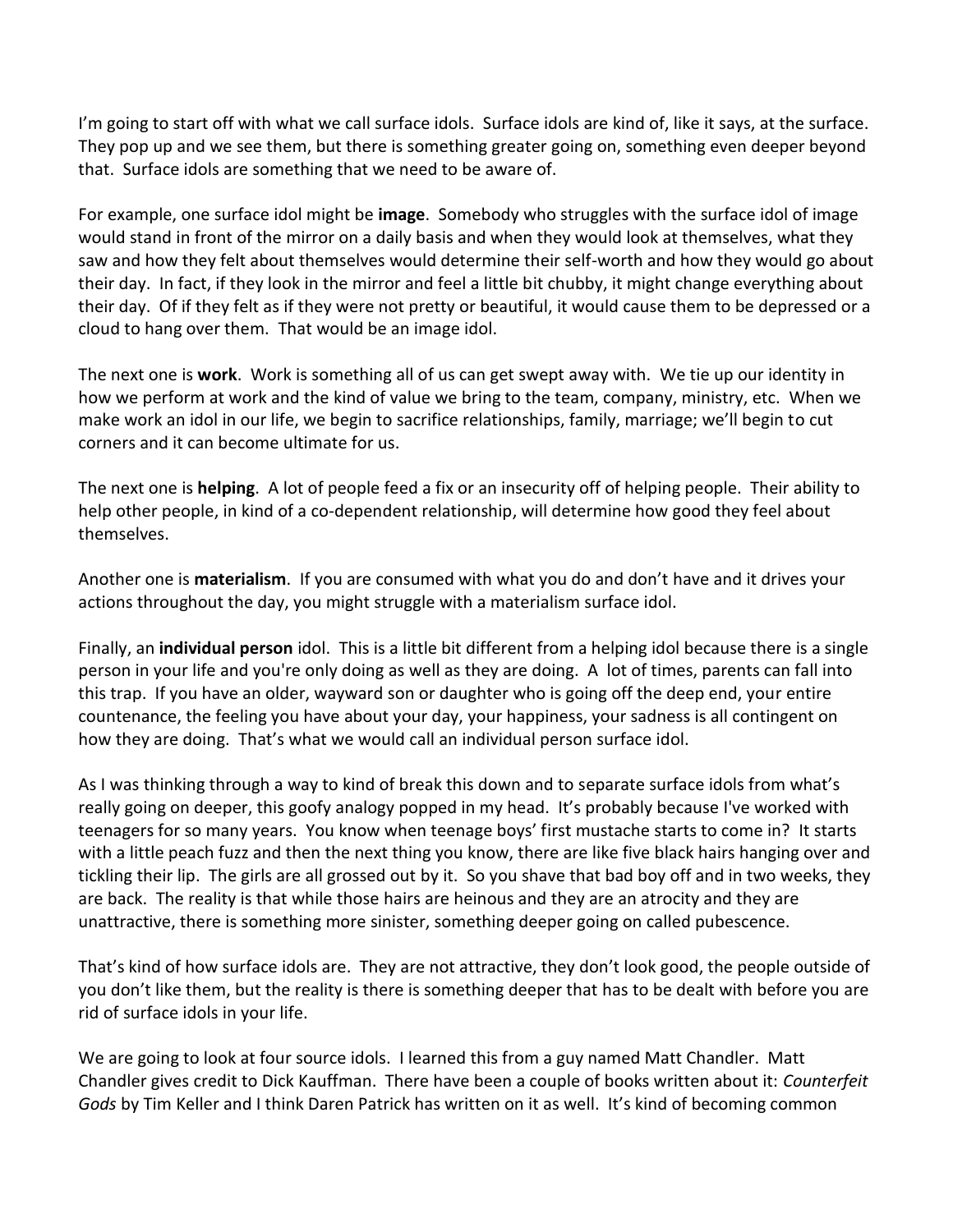language within Christendom. I think the value of the common language is that it helps put it out there in front of us, again, placing that mirror in front of our faces and having to be honest with where we stand. With that being said, we're going to kind of cruise through these four source idols.

**Comfort:** *Life only has meaning, I only have worth if I have a particular quality of life, experience and pleasure.* 

- A. They seek ease, comfort, lack of stress, privacy and freedom
- B. The price they are willing to pay: reduced productivity
- C. Their greatest nightmare: stress and demands
- D. Their problem emotion: boredom

To my dismay, in college, this was actually one of my source idols. I was a bum in college. The thing that would kind of throw people off is I've always been very passionate about things, but in college, all the things that I was passionate about really didn't matter. It was like sports teams and arguing about who is the best and this and that. It just flat out didn't matter. I had no drive to my life. The shame of it was and what killed me is that I had no passion that was driving each day of my life. There was nothing that was fueling me up, giving me purpose. It was a constant struggle.

For those who struggle with a comfort idol, they are constantly soothing themselves. I would try to soothe myself. A lot of times, we soothe ourselves with good things that have become ultimate so it might be food for you or alcohol or Netflix. But somebody who struggles with a comfort idol doesn't like to get in too deep with people because it causes them to deal with their junk.

I was kind of a social butterfly and people would have seen me as being good relationally, but the reality was I was a social butterfly because I was always on the run. Whenever somebody would try to get deep, I would bail and it was because it made me feel uncomfortable. A lot of times, any kind of a discipline is going to feel crushing for someone who has a comfort source idol.

**Approval:** *Life only has meaning, I only have worth when I am loved by \_\_\_\_\_\_\_\_\_\_.* 

- A. They seek approval, affirmation, acceptance, and belonging
- B. The price they are willing to pay: independence
- C. Their greatest nightmare: rejection
- D. Their problem emotion: cowardice

The way I kind of visualize this in my mind is folks who have an approval idol are always trying to get their gas tank filled up with approval. Approval is the only thing that makes them feel better, the only thing that gives them energy and vitality. The problem is that the approval that they seek is only temporary; it doesn't last. It always leaves them running on empty.

That problem emotion of cowardice… When somebody is desperately seeking approval, it removes their ability to speak their mind and have an opinion of their own and to celebrate their own freedom and individuality. What they end up doing is stroking whatever the individual is that is the source of their affirmation. They find themselves overstating, over promising, and generally just telling people what they want to hear in order to fill that desperate need in their hearts.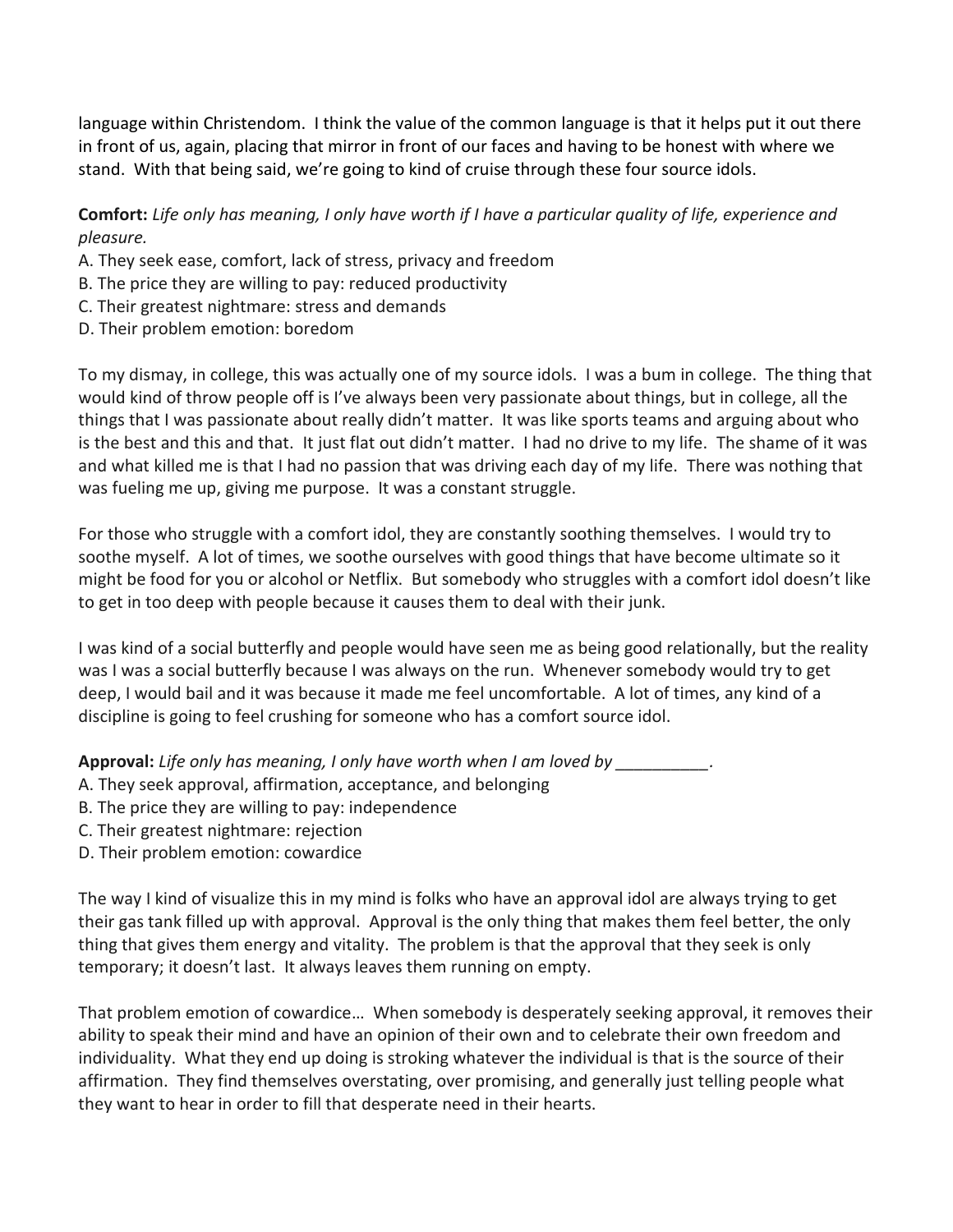They are literally ready to give up their freedom if they can cash it in for some approval.

**Control**: *Life only has meaning, I only have worth if I have control over my life.* 

- A. They seek control, self-discipline, standards, and certainty
- B. The price they are willing to pay: loneliness and spontaneity
- C. Their greatest nightmare: uncertainty
- D. Their problem emotion: worry and anxiety

For control folks, I kind of picture Peyton Manning. When Peyton Manning walks up to the line of scrimmage, he takes over; he literally controls everything. If you are on offense or defense, it doesn't matter what role you have in his life, he is in control. He's almost like a puppeteer and that's what made him such a great quarterback over the years. The only problem is that somebody who has a control source idol, unlike Peyton Manning, they have the inability to call an inaudible. When the schedule gets thrown off, their whole world goes spinning out of control because their expectations, which provide them the power and control that they need, are thrown into disarray. A lot of times, the anxiety and the worry, those problem emotions, will surface when there is any kind of uncertainty or schedule change or financial crisis or not much money in the bank account. These people literally turn into a worrying mess and their lives are controlled by it.

**Power:** *Life only has meaning, I only have worth if I have power and control over others.* 

- A. They seek success, winning, and influence
- B. The price they are willing to pay: carry the burden of responsibility
- C. Their greatest nightmare: humiliation and inadequacy
- D. Their problem emotion: anger

If I'm honest, if there was one that could creep in on me, I wrestle with this one. When I'm in my flesh as a leader, I find myself trucking people. I'm just running over them, having these lofty demands. When people fail me, they feel my displeasure, they feel my disappointment and that is such a shame. These folks get so caught up with their identity of being a winner… In fact, much of their fear and their lack of health has more to do with not losing than it does with winning. People around them often get hurt, broken, and they feel used and abused. As I've mentioned, there are a lot of the things like approval and comfort and competition… Those are all good things in the right proportion, but we have all seen these dads and coaches on the side of their sixth grade football teams losing their minds because they have a power source idol.

I think it was last week there was this awesome video that went viral on ESPN. It was a bunch of these little rascals. They had to be probably seven or eight years old. It was during the halftime of high school game. They are all lined up and they're getting ready to snap the ball when the whip and nae nae song comes on. When the ball is snapped, all the boys look up when they hear the song and they just start whipping and nae naeing. I'm thinking to myself that there has to be a dad with the power source idol who is just losing his mind right now. You would know if that's you that you have issues, bro.

This door up here… The doorframe represents Jesus. Jesus said in John 14: 6 *"I'm the way, the truth,*  and the life. No one come to the Father but through me." So for mankind, God provided a way back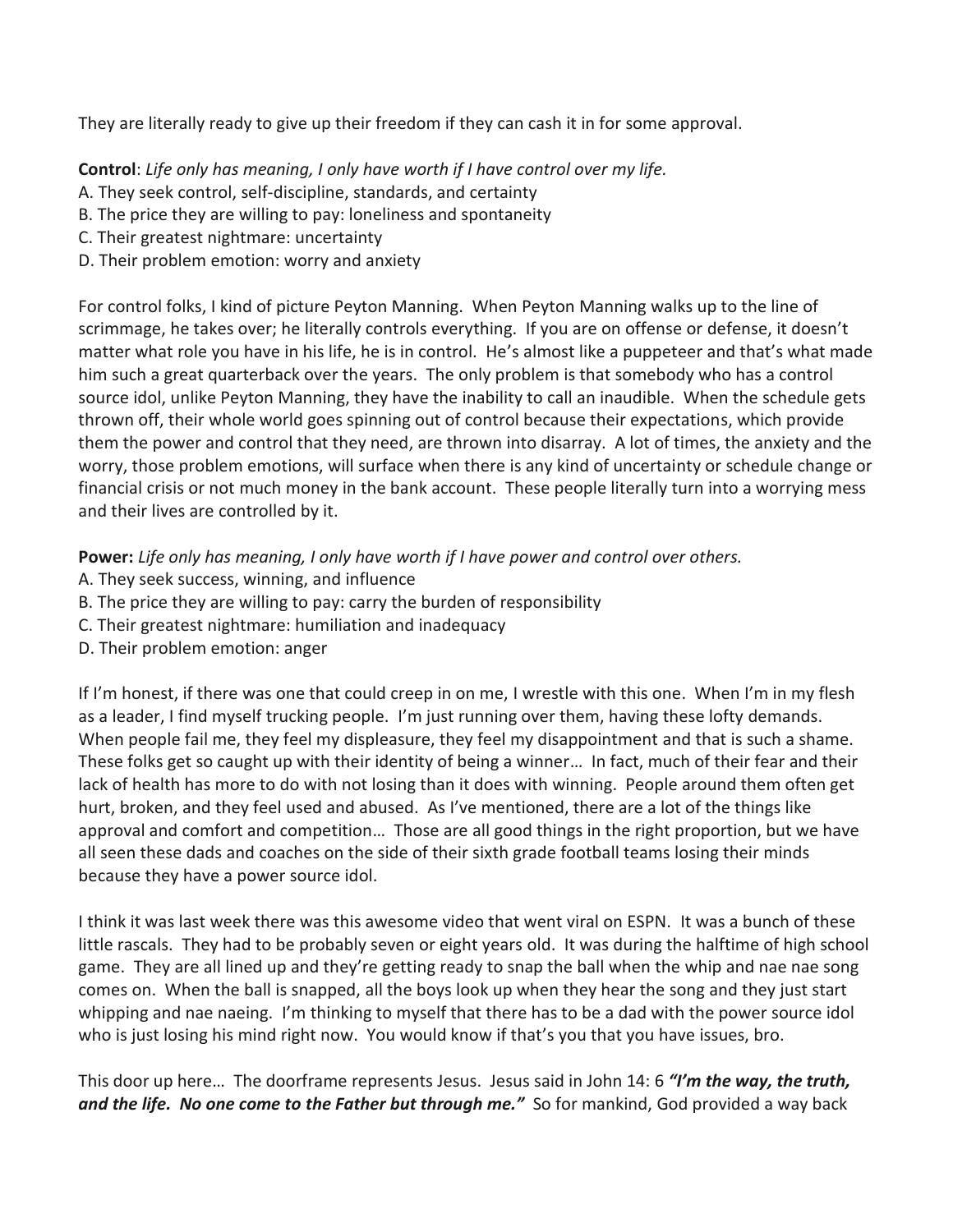into right relationship with him and the only path that we have, literally the only option, is that we walk through the doorway of Jesus into relationship with God the Father. We can't go around it, we can't climb up over it; there's no way to burrow underneath. There is literally one doorway to God and that is Jesus.

I need to kind of step back and talk to two different people right now. One set of people are those who don't have a relationship with Jesus Christ. They might even say that Jesus is God, but he's not the Lord of their life. For those people, there is a wall that is preventing them from coming into relationship with God and it's preventing them from spending eternity with him in heaven. As I said, there is nothing you can do to go to the left or the right or burrow underneath it; it is a wall and there is nothing you can do to overcome that. It's standing between you and the one true God.

Now for the other group that I'm talking to… I'm talking to believers. When we give our hearts to Jesus, we walk through that door and we have a relationship with God and that relationship cannot be broken. When it comes to your eternal salvation in heaven, it cannot be taken away. But what you can do is take God off the throne during this lifetime and you can make other things ultimate. What happens in regard to your relationship is your ability to go in and out of that intimacy or that inner room with God is blocked because of the idols in your life.

In either situation, the walls need to come down. For many of you, you've been banging your heads up against the wall for years. I want to tell you today that honestly for those walls to come crumbling down, it's a pretty simple step that you need to take and it's called repentance. Frankly, I don't think we talk enough about it; I don't know that you could. Repentance is recognizing or agreeing with God that "I am broken and you are not on the throne right now. I am a worshiper, but I have taken something that is not worthy of worship and I've put it up on the throne. I recognize that it's failed me, that it fallible, that it's broken and I repent of that, Lord. I want you to take it off." In that repentance, in that humility, God offers forgiveness that he promised.

In the physical realm… On your knees in your living room or in your bedroom, it is a very tender, soft, maybe tear-filled, broken moment, but in the spiritual realm, there is a powerful reaction going on that's breaking down those walls.

So for both situations, whether these walls have never come down or you've never walked through the doorway of Jesus into the arms of God or if you've allowed idols to build a wall between you and God, in repentance, that doorway is opened up and the walls are broken down and you can walk back into that intimate relationship with God and it's available to every single one of us.

I want to close with this story. There's kind of this critically acclaimed foreign film called *Three Seasons*. It's about a couple of characters post war in Vietnam. I know that many of you are probably thinking *Shay, I didn't know that you watched foreign films*. Well I don't. I watch Avengers. But I read about someone who did. This story is so cool. It's the story of two characters: Hai, a young man, and Lan, a beautiful young girl.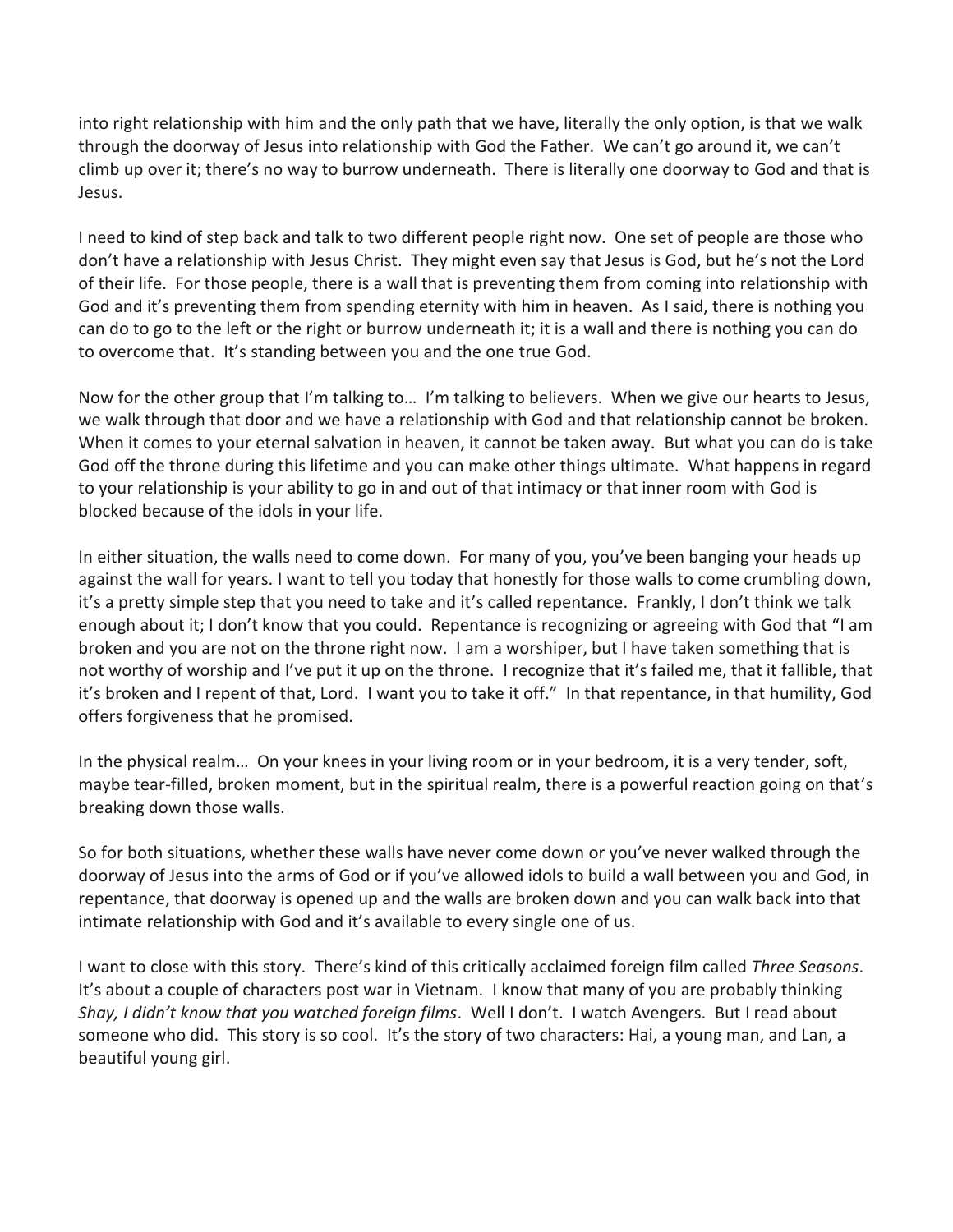Hai was a cyclo driver. He's one of those guys who rides a bicycle with the little carriage in the back. Hai had these big aspirations; he wanted to do something more with his life, but he was kind of stuck living in poverty.

Lan was this girl that he was in love with. Lan lived in grinding poverty; it was brutal every single day. She had become a prostitute in hopes of this lifestyle setting her free from this grinding poverty. The thing with Lan was she worked in these elegant, beautiful hotels, but she never got to spend the night there or lay in one of those beds and enjoy the comforts of that elegance. She would always go back to the slum from which she came.

Hai set out one day in a cyclo race and won the race. He won this big financial prize so he took the prize and he purchased one night with Lan. They went into this elegant hotel room and to Lan's surprise, instead of taking advantage of her sexually, he sat down in a chair and invited her to lie down in the bed and enjoy a night of peace and quiet and sleep all by herself.

Lan's reaction was one of "How could this be?" She pushed back. But she realized that this act wasn't an act of control or trying to manipulate her, but rather one of service done out of love. That act of service done out of love began to transform Lan's heart. Grace began to set into her heart and it changed her. As she was transformed, it prevented her from ever returning to that life of prostitution. For the first time in a long time, she had tasted her freedom.

The reason I tell you that story is that in the scriptures, Jesus is described as the bridegroom and we are described as his bride. It's a beautiful word picture of the type of relationship that we are supposed to have with our Savior. But when we have false idols that we worship that have taken that position of prominence in our life, we become prostitutes. We are harlots that are prostituting ourselves out. We are cheating on our lover. Throughout the Old Testament, that analogy is used for God's people. When we look at what Jesus has done out of his great love for us, that he humbled himself and he died on a cross to pay the penalty for our sins, it was an act not of control, but rather one out of love, grace, and mercy to call us back to himself.

I want to remind you that we are all made to be worshipers and when you worship something that's not worthwhile, it's going to let you down over and over again. But the God of the Bible, the God that we serve is a God that bats a thousand. Each time he steps up to the plate, you can expect perfection. Again, you might have to wait. You might have to be patient and it might come in a way that you didn't expect, but God delivers 100% of the time.

Thank you, God, for always batting a thousand. So I lay it out to you today and I'm with you. I'm right here with you, holding up the mirror and looking at my life, asking the hard questions and being honest with myself. What I think you will find will happen is when you begin to worship the one true God apart from any distractions, all of those things that Paul was rejoicing in, all those awesome fruits of their faith are going to begin to roll out in your life and people are going to see that and go "Holy smokes, what is this guy or gal worshiping because whatever it is, I want to know about it!"